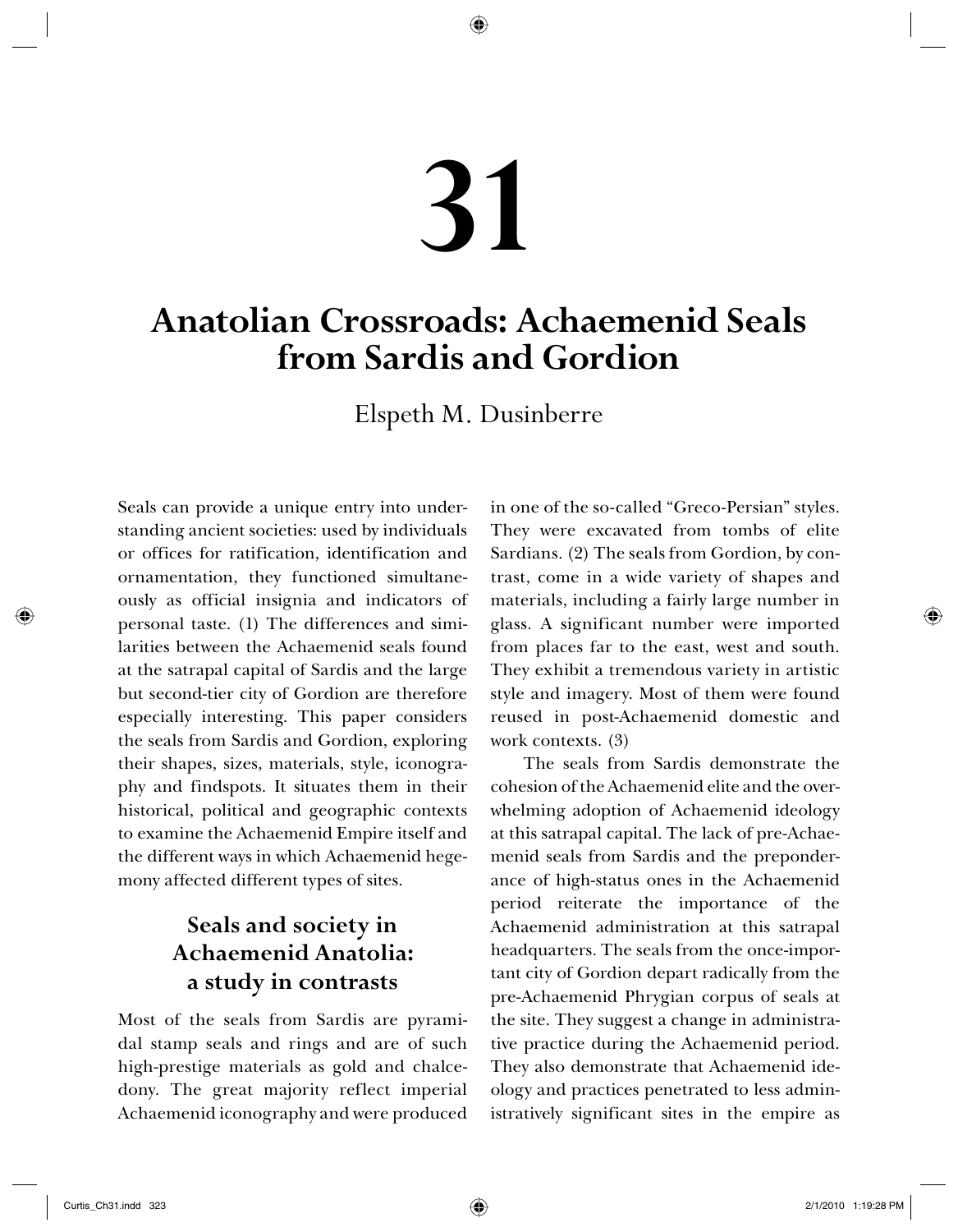#### **324** THE WORLD OF ACHAEMENID PERSIA



◈

**Fig. 31.1** Sardis, Gordion, Anatolia and surroundings. (After Dusinberre 2005)

well as to sites of such satrapal significance as Sardis.

### **Sardis**

Sardis had been the capital of Lydia and retained its administrative importance under Achaemenid hegemony, becoming the satrapal seat of Sparda and a primary centre for Achaemenid government in western Anatolia. Its seals reflect its importance in the empire in some particularly interesting ways. At Sardis we repeatedly see an important phenomenon: official imperial iconography rendered in a local style, with local tastes and preferences perhaps reflected in the selection of imperial images. The large number of seals found—34 of them—is partly a reflection of the enormous number of tombs excavated at Sardis (well over 1,000). It is interesting, in light of such large numbers, that there have been to my knowledge no seals at all found at Sardis that predate the Achaemenid period. The Sardian seals were found in graves of the elite. (4) Interestingly, it is impossible to discern the ethnicity of a seal's user at Sardis—choice of image and artistic style are not indicators of Persian or Lydian or other background. Instead, seal users (the elite) show remarkable conformity of taste in seal imagery, demonstrating an artistic koine that linked the elite at Sardis across ethnic background to imperial authority. Thus users embedded themselves in an artistic framework that

◈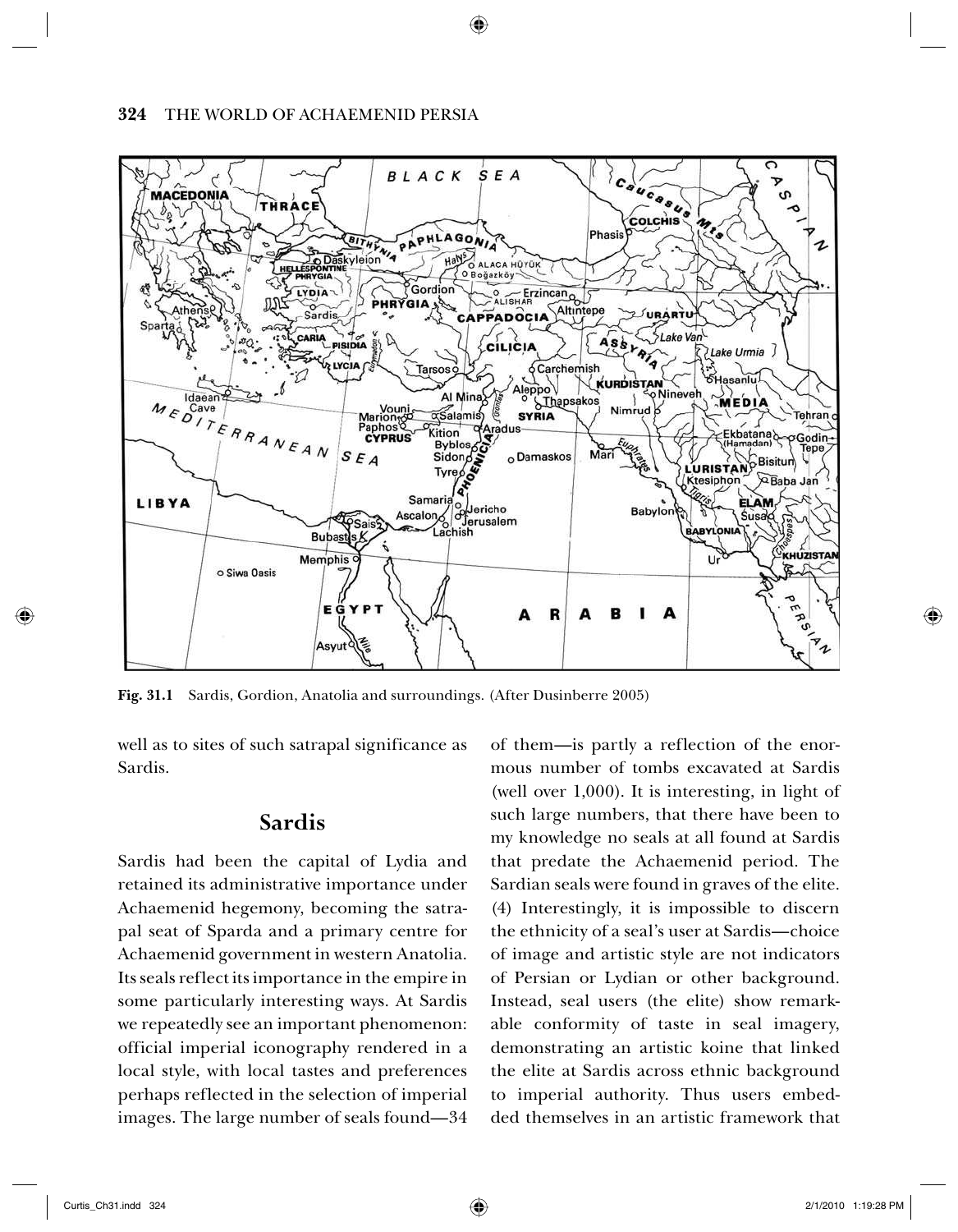



**Fig. 31.2** IAM 4523, from Sardis: lion and bull combat. (After Dusinberre 2003; © Istanbul Archaeological Museums)

**Fig. 31.3** IAM 4522, 4581, 4523, 4520: pyramidal stamp, cylinder seal, "weight-shaped" seal, and ring with stone bezel. (After Dusinberre 2003; © Istanbul Archaeological Museums)

reinforced their own goals or sense of authority and power.

The seals excavated at Sardis demonstrate a variety of choices available in shapes and materials. (5) The most popular shape is the pyramidal stamp seal, of which there are 15. Of the nine rings with sealing faces, three are of pure gold, with gold bezels, and six have stones carved in intaglio, generally set on a swivel so the sealing surface could be turned towards or away from the finger. Three seals are roughly cylindrical squat stamps that are wider at the top than at the bottom—sealing surface. Three are cylinder seals. The remaining two seals are suspended from a bracelet and a necklace. The most common material of which the pyramidal stamp seals are made is blue chalcedony, a particularly beautiful and translucent stone. The ring bezels, by contrast, are generally made of carnelian, when they are not of gold. (6)

All the seals excavated at Sardis have settings that show they were worn on the body in a visible spot, such as a necklace or a wrist chain, or perhaps pinned to a garment: they were not kept out of sight in a pocket or purse. Many seals have particularly beautiful suspension devices, with elaborate attention paid to the qualities that enhance their value as adornments. The highly visible nature of the seals underscores their importance as indicators of individuality: not only the image carved on a seal but also its very form could convey messages about the person using it, and the fact of choice between different shapes and styles at Sardis is a crucial one.

The seals excavated at Sardis demonstrate that multiple artistic styles existed concurrently at this satrapal capital, but most of them are carved in one of the styles commonly called "Greco-Persian". (7) The seals from Sardis carved in this style are almost all linked with imperial Achaemenid iconography and indeed often with iconography associated with high status. (8) They provide compelling support for the suggestion that this style should be seen not as any kind of ethnic indicator, but rather as a newly crafted style designed to indicate the elite status of the user in the Achaemenid hierarchy. (9)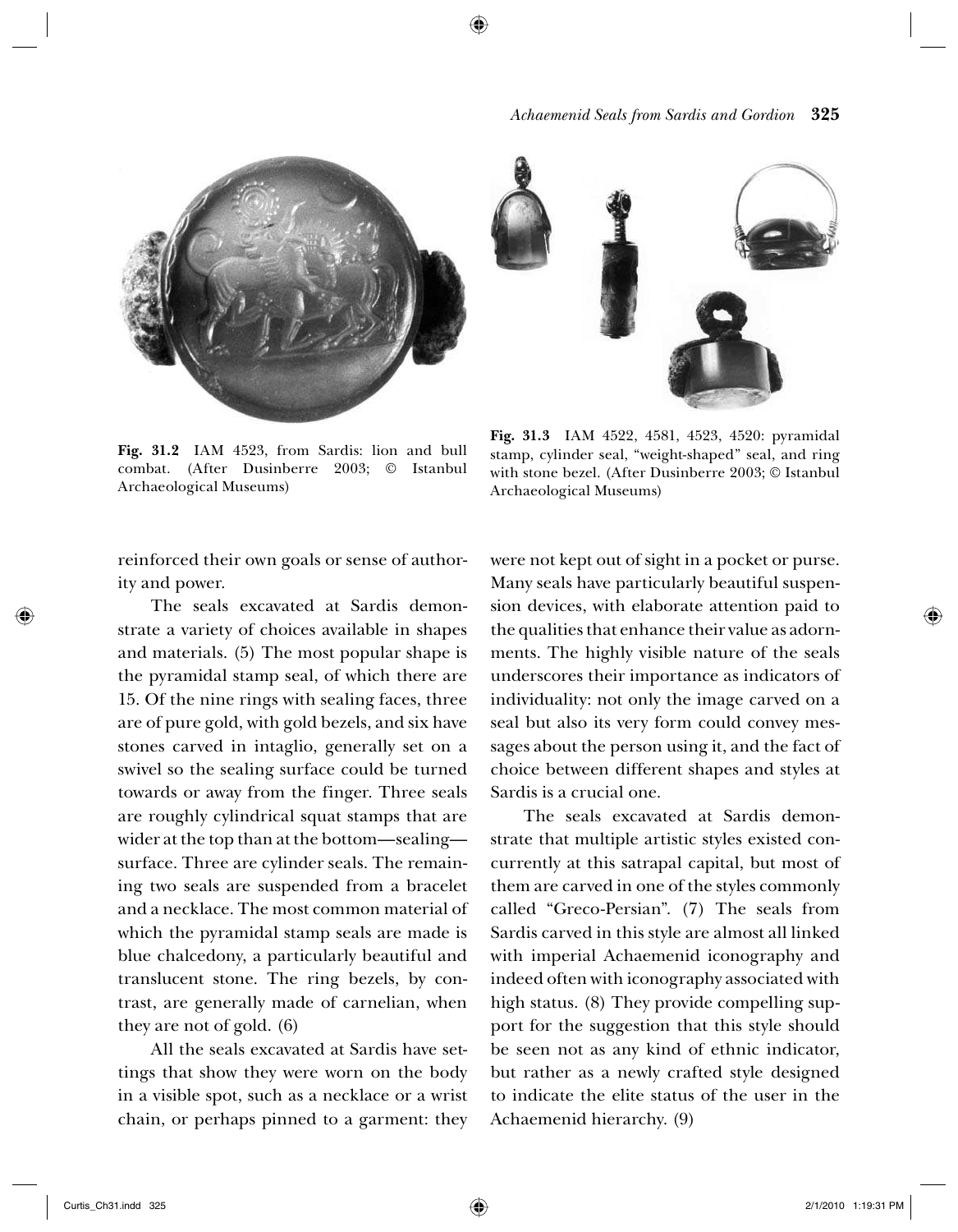↔



**Fig. 31.4** IAM 4641. A suspension device in the shape of ducks' heads clasping a blue chalcedony pyramidal stamp seal. (After Dusinberre 2003; © Istanbul Archaeological Museums)

The seals from Sardis demonstrate the cohesion of the Achaemenid elite and the adoption of Achaemenid imperial ideology at this satrapal capital. At Sardis, we repeatedly see an important phenomenon: official iconography rendered in a specific style, with local tastes and preferences perhaps reflected in the selection of imperial images. (10) This provides support for the suggestion that we rename this style at last. I would like to suggest "Achaemenid hegemonic" as a name that is neither ethnically nor geographically situated but rather emphasizes the meaning of this style in its various and fluid socio-political contexts.

The iconography of the seals from Sardis carved in "Achaemenid hegemonic" style forms an internally consistent set of images. Favoured are lions: five seals show single lions, one shows a lion and a bull, one a heroic combat with a lion, one an archer scene with a lion, and one a heroic control scene with lions. (11) Two seals show winged lions in heraldic groupings. (12) This predilection for lions is found in sculpture from Sardis dating to the Achaemenid period, but it also reflects the large numbers of lions that appear on the Persepolis Fortification seals. That prototypical Achaemenid beast, the lion-griffin, is also popular, including in scenes that involve the Achaemenid heroking figure: three seals show single liongriffins, one shows a heroic combat scene with a lion-griffin, and one shows a heroic control scene with lion-griffins. (13) Other composite animals featured are bearded winged crowned sphinxes, a goat-sphinx, and a human-headed bird. (14) A bull and a boar complete the list of animals carved in this stylistic category. (15) As has been seen, scenes involving the Persian hero figure are present, with two heroic combats, two scenes of heroic control, and one archer scene. (16) The last remaining seal carved in "Achaemenid hegemonic" style shows the king enthroned. (17) These images thus overwhelmingly incorporate images favoured in Iran, and many of them display exceptionally powerful and high-status central images indeed. (18)

If, as I have argued elsewhere, the style should be seen as a newly composed and socially symbolic art of empire, it demonstrates at Sardis the network of artistic and socio-political connections that united the Persian, and Persianizing, elite. (19) This polyethnic group at Sardis clearly had different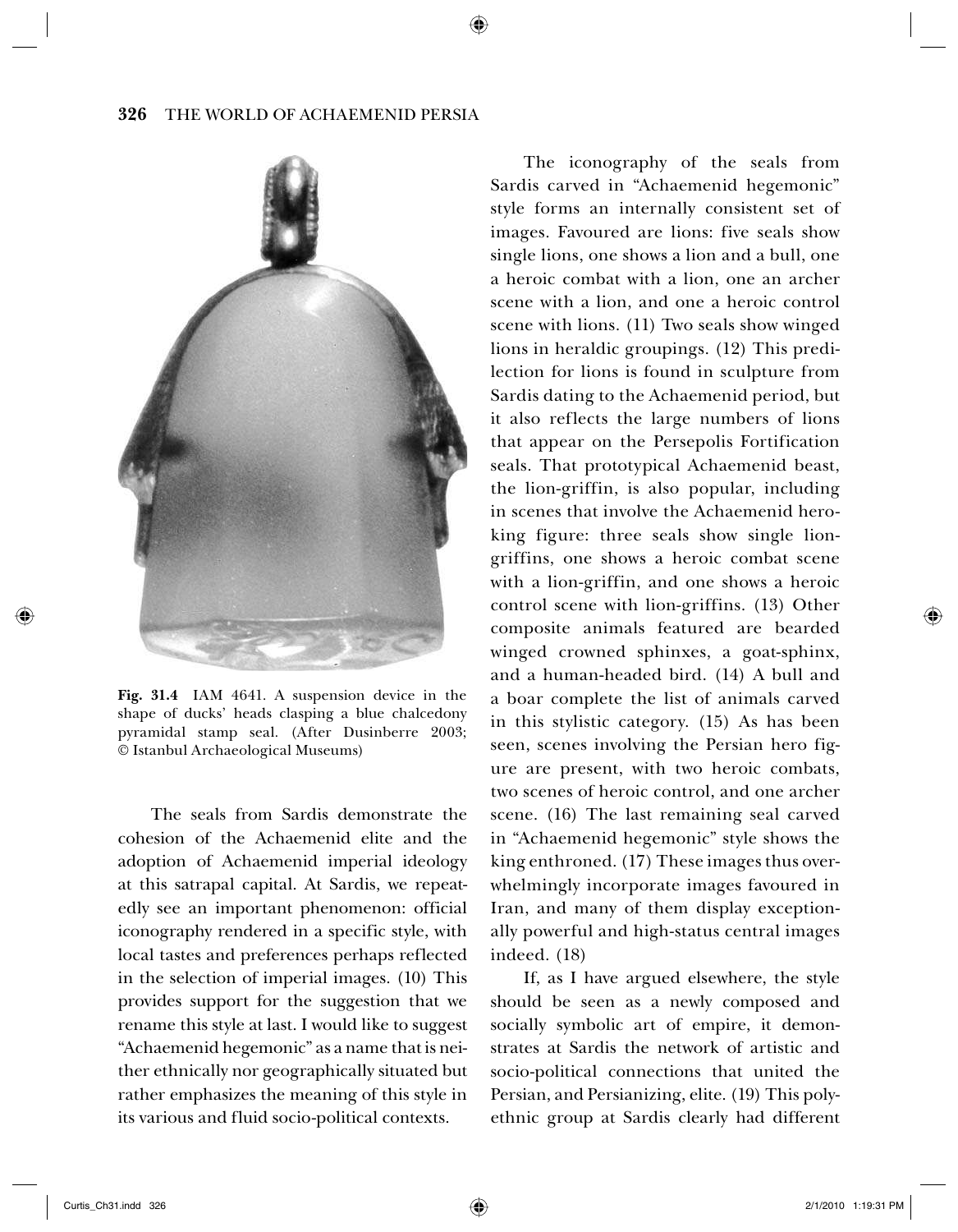



**Fig. 31.5** Seals from Sardis: modern impressions. (After Curtis 1925: pl. 11)

options to choose from when patrons had their seals made; the preponderance of this style, carved primarily on stamp seals made of glorious semi-precious stones, is significant. The observation takes on added significance when we consider the tremendous adherence within this style to iconography that links Sardis directly to the Achaemenid heartland and to Achaemenid imperial iconography. The seals of Sardis thus become a real citation of power, an affirmation of connections to the Achaemenid elite across the empire expressed in a style that can be linked to the new regime and its supporters. In addition, the great beauty of the seals themselves suggests they were meant to be seen as well as used, that this was a message to be proclaimed aloud.

## **Gordion**

Gordion saw very different circumstances during the time of Achaemenid hegemony, and its seals offer fascinating insights into what life in this large and thriving city might have been like. (20) Archaeological evidence at the site shows it had been conquered by the Lydians not long before the arrival of the Achaemenid armies; its role as capital of Phrygia had already ended. It is therefore particularly interesting to note that the city

◈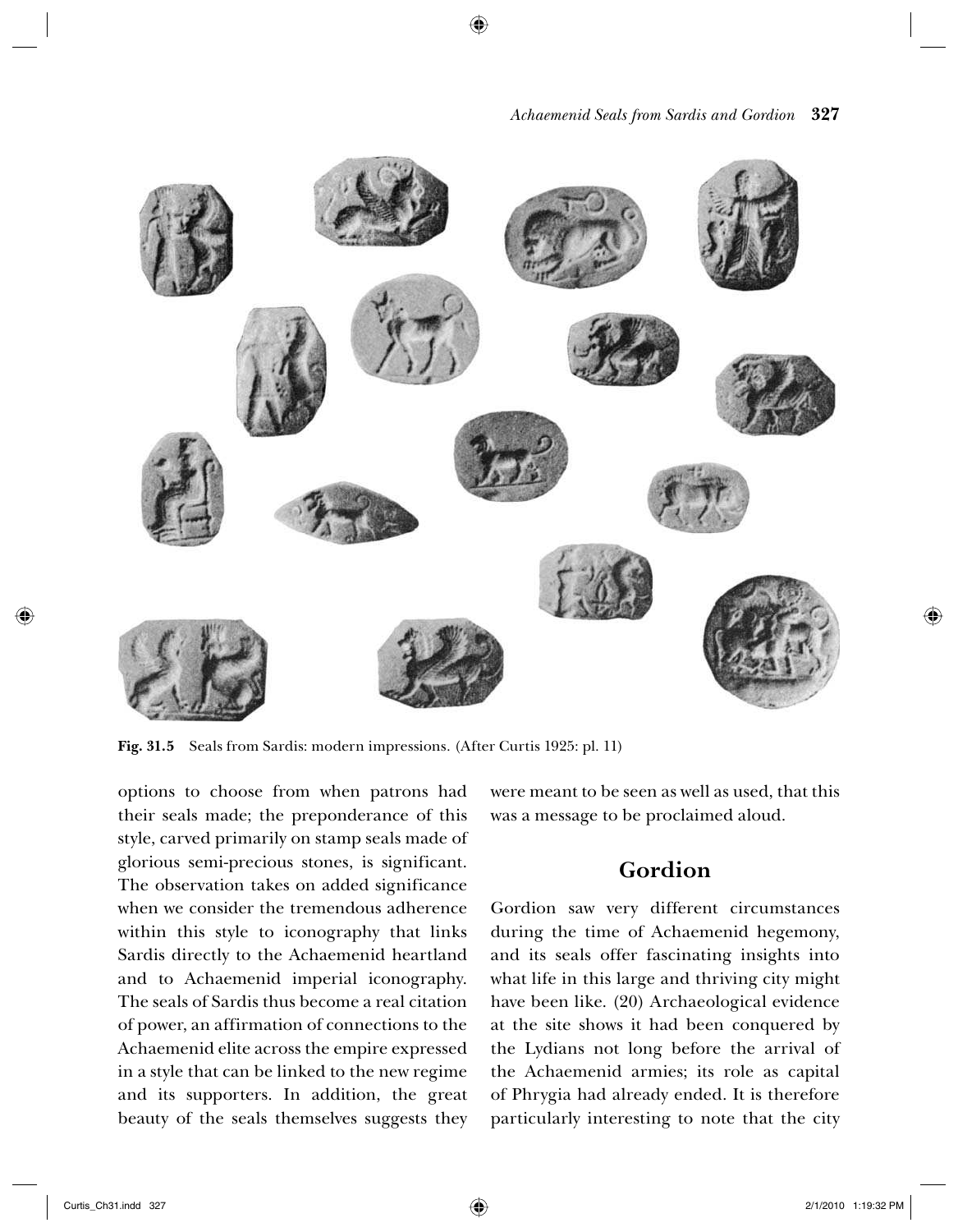↔

#### **328** THE WORLD OF ACHAEMENID PERSIA



**Fig. 31.6** IAM 4579, 5134, 4591, 4525. Details of selected images in "Achaemenid hegemonic" style. (After Dusinberre 2003; © Istanbul Archaeological Museums)

prospered under Achaemenid rule, expanding to its greatest size during this time and seeing an increase in evidence for interaction with other peoples both within and outside the borders of the Achaemenid Empire. (21) Moreover, architectural remains demonstrate the construction of at least one large elaborate house with painted walls at this time and a building that was decorated with colourful mosaics. (22)

In the Achaemenid period, the use of seals at the site exploded. During the time of the Achaemenid empire, as many as 29 seals and impressions were recovered from excavated deposits at Gordion, a tremendous increase over earlier numbers. It is important to note that most of the Achaemenid period seals from Gordion were found in Hellenistic period deposits—the number is probably too great to be accounted for by residual finds from casual loss and suggests that a number of Achaemenid tombs may perhaps have been found and looted during the Hellenistic period.

Unlike the earlier eras at Gordion, when the few seals made were crafted from local materials, during the Achaemenid period the stuff from which the seals were made is remarkably varied. Materials include glass, bone, ivory, agate, lapis lazuli, chalcedony, faience, rock crystal, meerschaum and more. They come from everywhere, from as far east as Afghanistan and as far south as Egypt, from the wildly banded agate found near Sardis, and from the heartland of the Achaemenid Empire itself. It seems thus that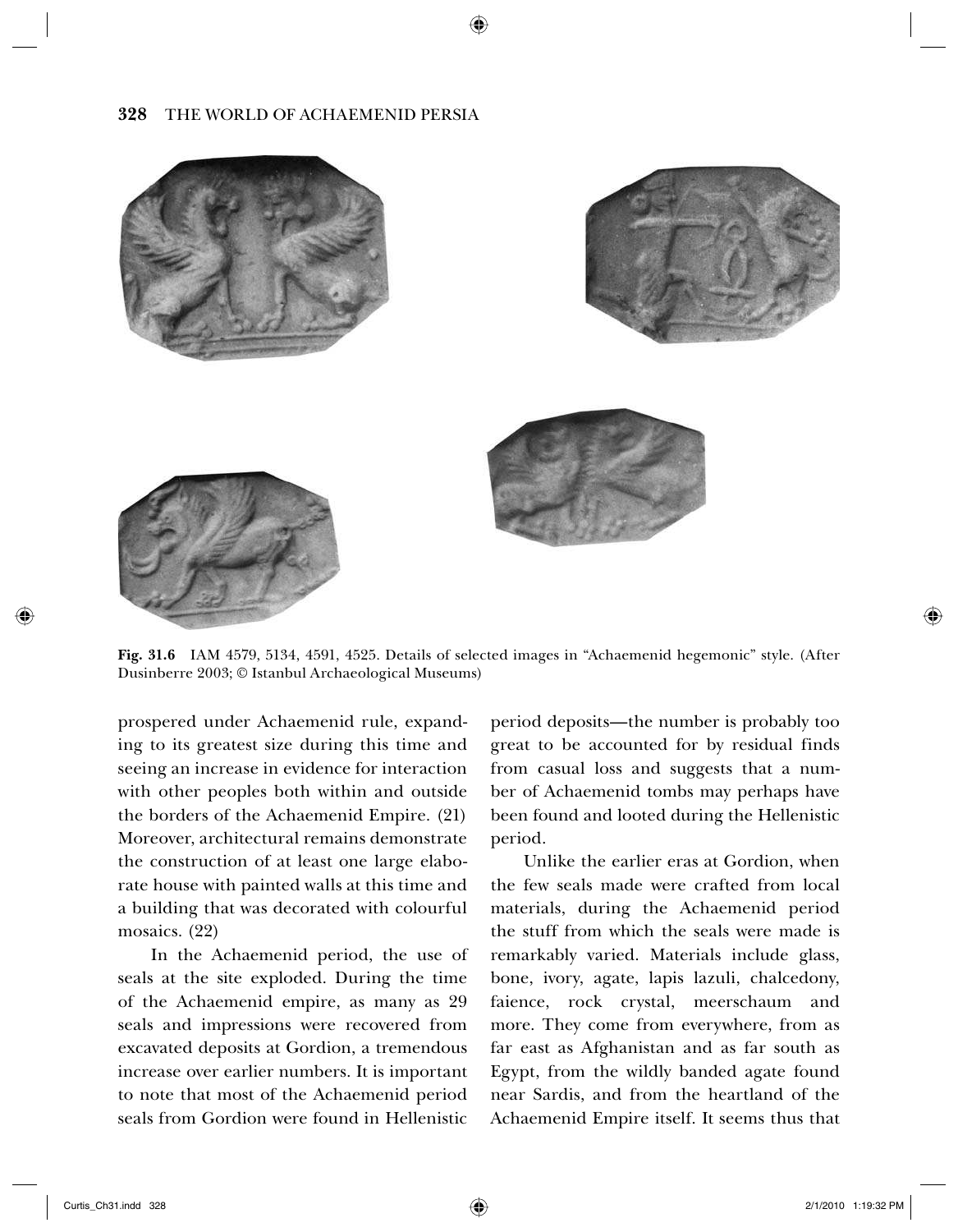

**Fig. 31.7** Gordion Seals 100, 246, 44, 187, and 153. (After Dusinberre 2005; © Gordion Archaeological Project)

the Achaemenid presence at Gordion led to greatly increased mobility of glyptic artefacts and possibly artists and patrons, so that the raw materials available for seals (not to mention the seals themselves) were suddenly vastly more varied than they had been.

Perhaps one material, glass, may serve as a case study for the importance surrounding this observation. Workshops across the empire produced not only seals of hard stone but also examples in glass. Those glass and glass paste seals from Gordion with Achaemenid imagery are predominantly of traditional Mesopotamian shapes: a cylinder and pyramidal stamp seals, with one scaraboid thrown in. (23) Three further glass scaraboids have strongly Hellenizing imagery. Thus more than a fifth of the Achaemenid seals from Gordion are made of glass, and they show that the artists drew on overtly Achaemenid imagery and Near Eastern shapes and also on strongly Greek imagery and shapes. There is some overlap, so that Achaemenid imagery might show up on Hellenizing shapes. The

◈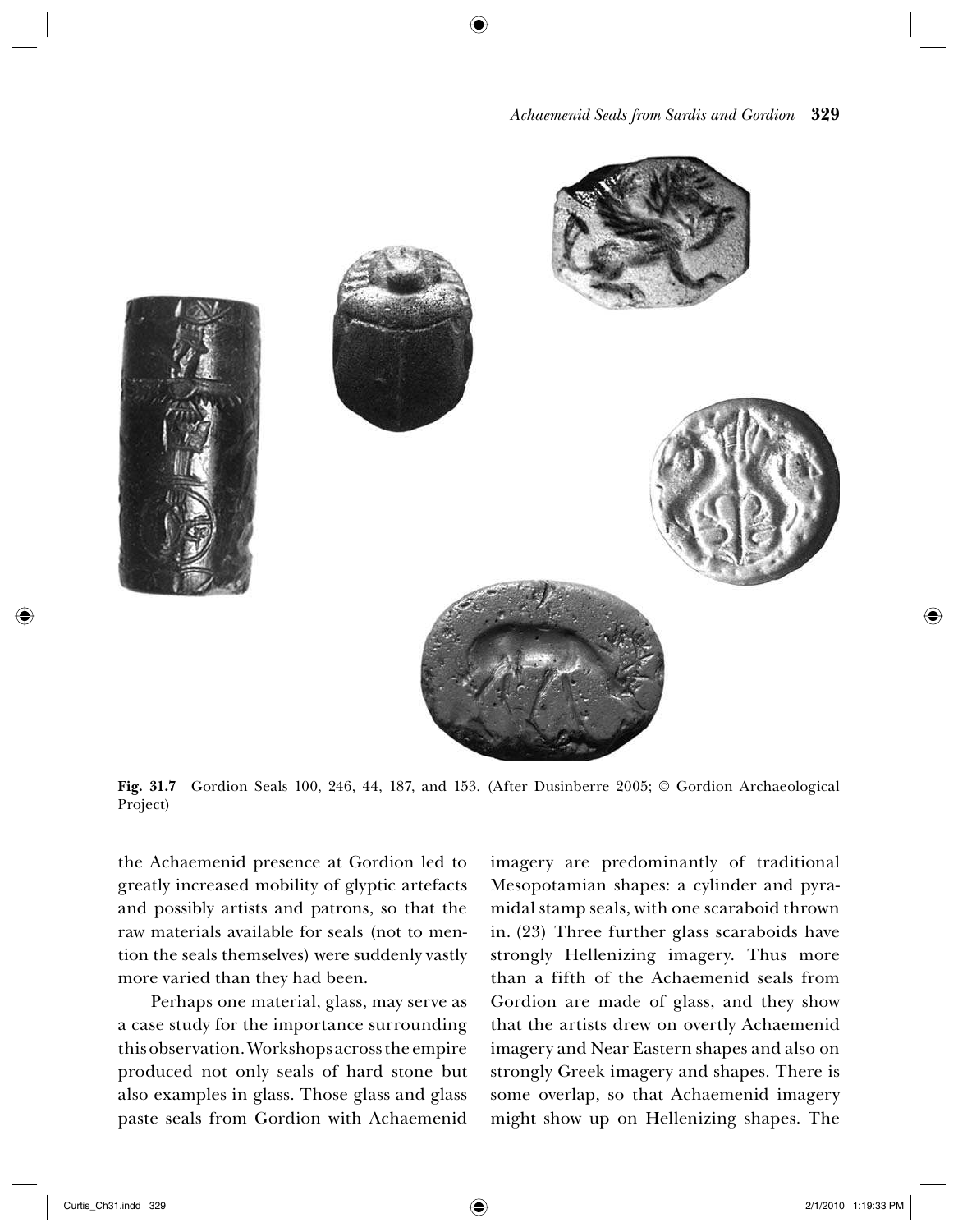#### **330** THE WORLD OF ACHAEMENID PERSIA

glass is of different colours, including blue, green and clear. Whether they were purchasing seals hot off the glass press at Gordion itself, using imports from elsewhere or travelling to distant lands themselves to bring seals to Gordion with them, people at Gordion clearly had a wide range of options and possibility for personal selection in glyptic shape and image, even within this one material category.

The iconography that decorated the Achaemenid period seals was as varied as the materials available for use. Instead of the striations and nondescript imagery that characterize some of the sealstones from the pre-Achaemenid period and many of those from the post-Achaemenid period, the seals dating to the Achaemenid period at Gordion have instantly recognizable and often highly idiosyncratic imagery. Some of the more glamorous imported sealstones include an Achaemenid-period Neo-Babylonian style worship scene on a chalcedony conical stamp seal, an Egyptian faience scarab and a spectacular red agate cylinder carved in "Achaemenid hegemonic" style with an Achaemenid worship scene. It is highly unusual for Anatolia, in that it is inscribed



**Fig. 31.8** Gordion Seals 56, 188, 44, 90, 112, 192, 205, 75. A selection of glass seals from Gordion. (After Dusinberre 2005; © Gordion Archaeological Project)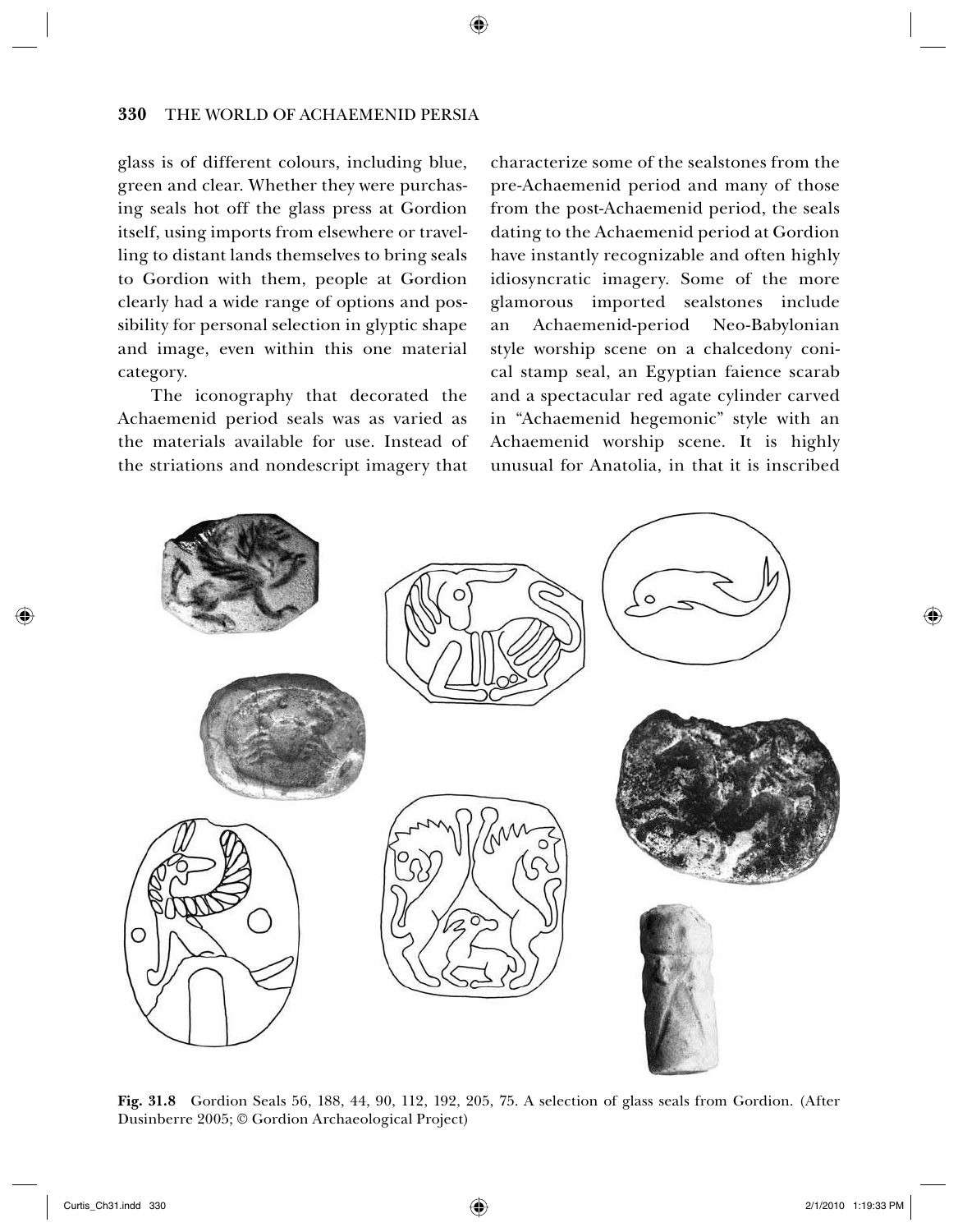in Aramaic: "Seal of Bn', son of Ztw, (something else)". (24)

These seals have precise parallels elsewhere in the Achaemenid Empire and situate Gordion solidly in the middle of glyptic practice throughout the empire. This statement gains additional strength from a series of other seals found at Gordion, including a lapis lazuli scaraboid with pacing lion, and various pyramidal stamp seals represent composite monsters such as griffins. They give an idea of an Achaemenid administration at Gordion, a taste for Achaemenid imagery. The cylinder seal in "Achaemenid hegemonic" style, Seal 100, with its strongly Achaemenid imagery and Aramaic inscription, may even demonstrate the presence of ethnic Persians at the site, who brought not only their government and its tools with them but also language, religion and aesthetics.

Two sealings that date to the Achaemenid period may add to our sense of the artistic variety in Achaemenid glyptic at Gordion. One clay tab is an isolated impression left by a cylinder seal with an Achaemenid goat hunt on it, Achaemenid in imagery, shape and style. (25) A further little sealing is an impression left by a bezel ring, preserving a surprisingly sensuous image of a nude female. It is Greek in concept, execution and form. (26) The



◈

**Fig. 31.9** Gordion Seals 100, 73, 246. "Achaemenid hegemonic" cylinder, Neo-Babylonian style worship scene, and Egyptian scarab. (After Dusinberre 2005; © Gordion Archaeological Project)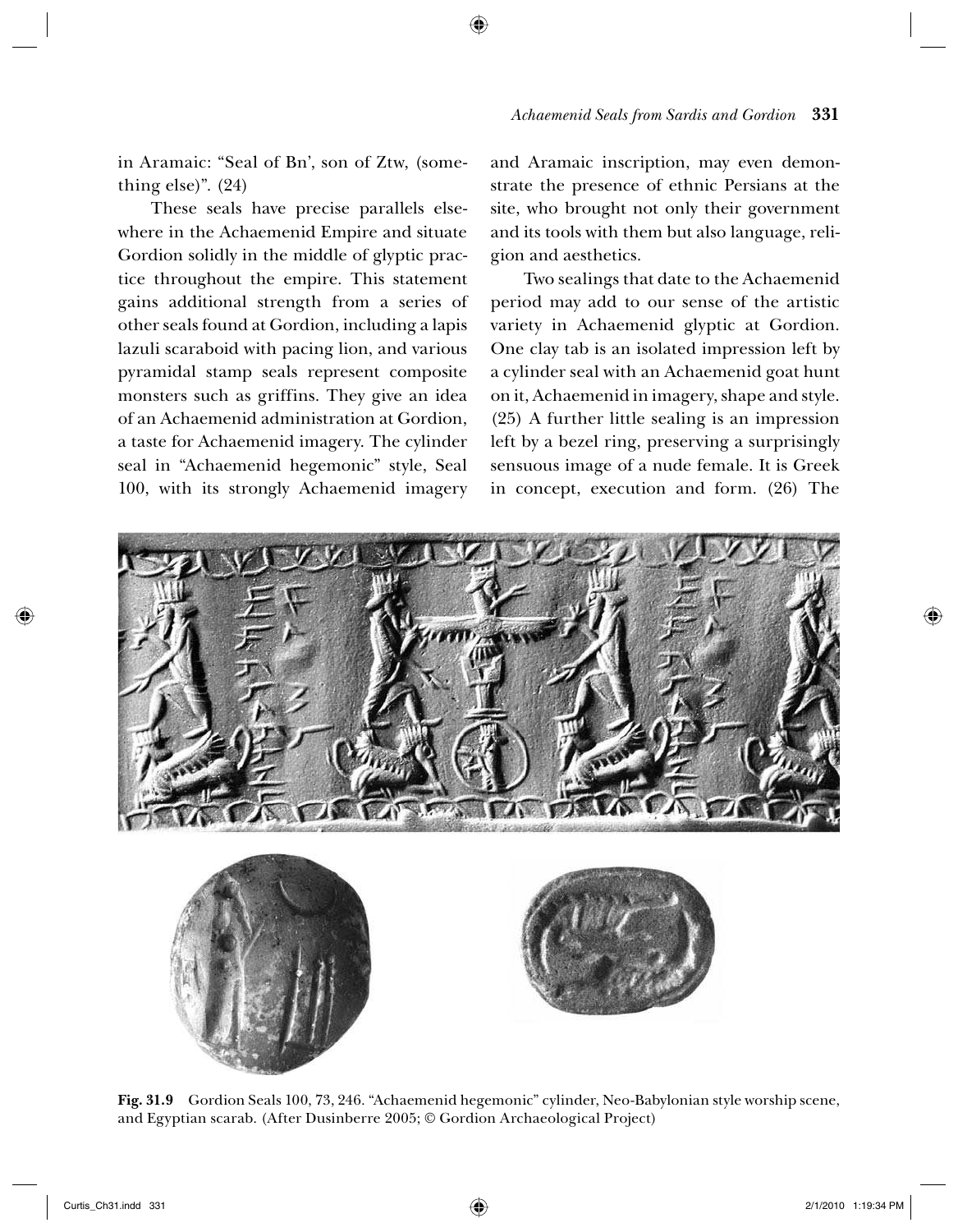#### **332** THE WORLD OF ACHAEMENID PERSIA



**Fig. 31.10** Gordion Seals 156 and 272. (After Dusinberre 2005; © Gordion Archaeological Project)



**Fig. 31.11** Gordion Seal 187. (After Dusinberre 2005; © Gordion Archaeological Project)

Achaemenid period seals and sealings from Gordion thus attest to the tremendous variety of glyptic imagery and materials imported from elsewhere in and beyond the empire.

Even the seals that seem to have been made at Gordion or that show Phrygian artistic influence are more varied in the Achaemenid period and show more outside influence than they had before this time. So, for example, Seal 187 is a variation on a standard Phrygian shape, but with heraldic lions as a central vegetal element in a very strongly Achaemenidizing manner. (27)

One large grey cylinder is a real tour de force, with Phrygianizing animals participating in a standard Achaemenid chariot hunt scene, complete with a woven basket on the chariot and with a winged disk hovering overhead. (28) Its style links it to Phrygian production, but its imagery is wholly Achaemenid. It is clear that the variety of iconography and form characterizing the seals imported during the Achaemenid period influenced local carvers even as it had its impact on patrons of glyptic art.

A last little stamp is a particularly vibrant and unusual seal from Achaemenid Gordion, of a style not seen elsewhere that may be local. (29) It is a scaraboid of a jetblack stone carved with a scene showing a chariot drawn by two horses, in which stands the king under a parasol with a charioteer and an attendant behind him. The rearmost figure holds a spear. Although Achaemenid glyptic abounds with chariots, the images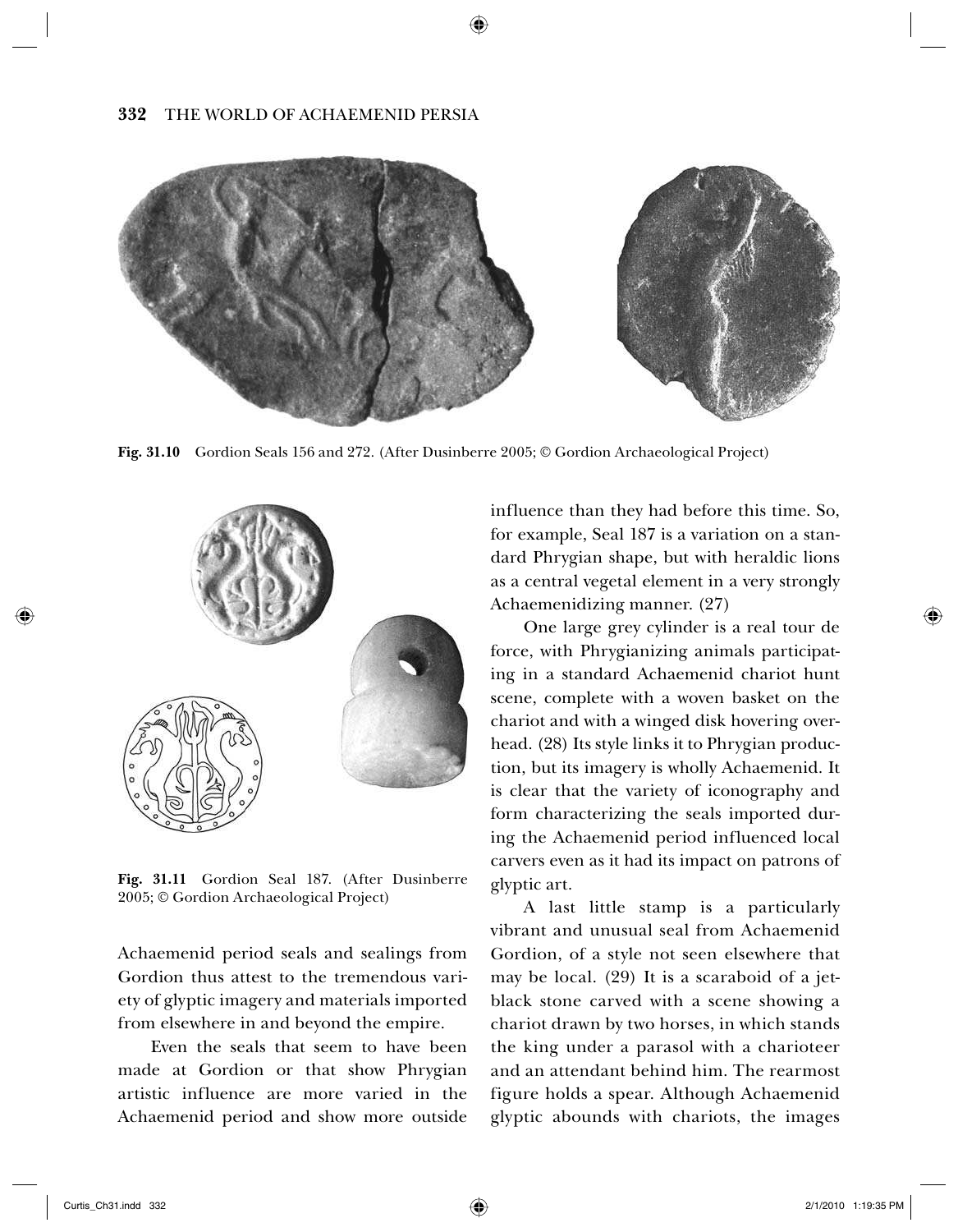



**Fig. 31.12** Gordion Seal 199. (After Dusinberre 2005; © Gordion Archaeological Project)



**Fig. 31.13** Gordion Seal 150. (After Dusinberre 2005; © Gordion Archaeological Project)

are almost all hunt scenes carved on cylinder seals. The Gordion seal thus shows the chariot rendered on a different form, a stamp seal, and with different imagery than was common in the heartland. Some aspects of its style link it to Phrygian precedents. It may represent new local developments, incorporating local traditions of sealing practice and artistic style.

# **Concluding remarks**

The Achaemenid period thus saw some real differences in the seals that have been excavated at the two sites. Satrapal Sardis, seat of Achaemenid administration, was the home of 34 seals made of elegant semi-precious stones, often with elaborate silver or gold mountings. A majority of these seals was carved in "Achaemenid hegemonic" style, drawing directly on images from the Persian heartland that were full of imperial ideological resonance. Gordion, a large site of secondary importance but with impressive new buildings constructed during the Achaemenid period, has produced 29 seals and sealings. They demonstrate a wider range of materials, styles and imagery than do the seals from Sardis—like the Sardian seals, these ones draw enthusiastically on the imagery of the Achaemenid heartland, but seal users at Gordion also selected seals sporting Greek, Egyptian and other images.

The seals demonstrate the close connections that bound together the Achaemenid elite at its ruling centres. They also demonstrate the overwhelmingly strong impact of Achaemenid hegemony on second-tier cities in the empire. The numbers and variety of seals at Gordion show its inhabitants took to seal using with verve, and they seem to have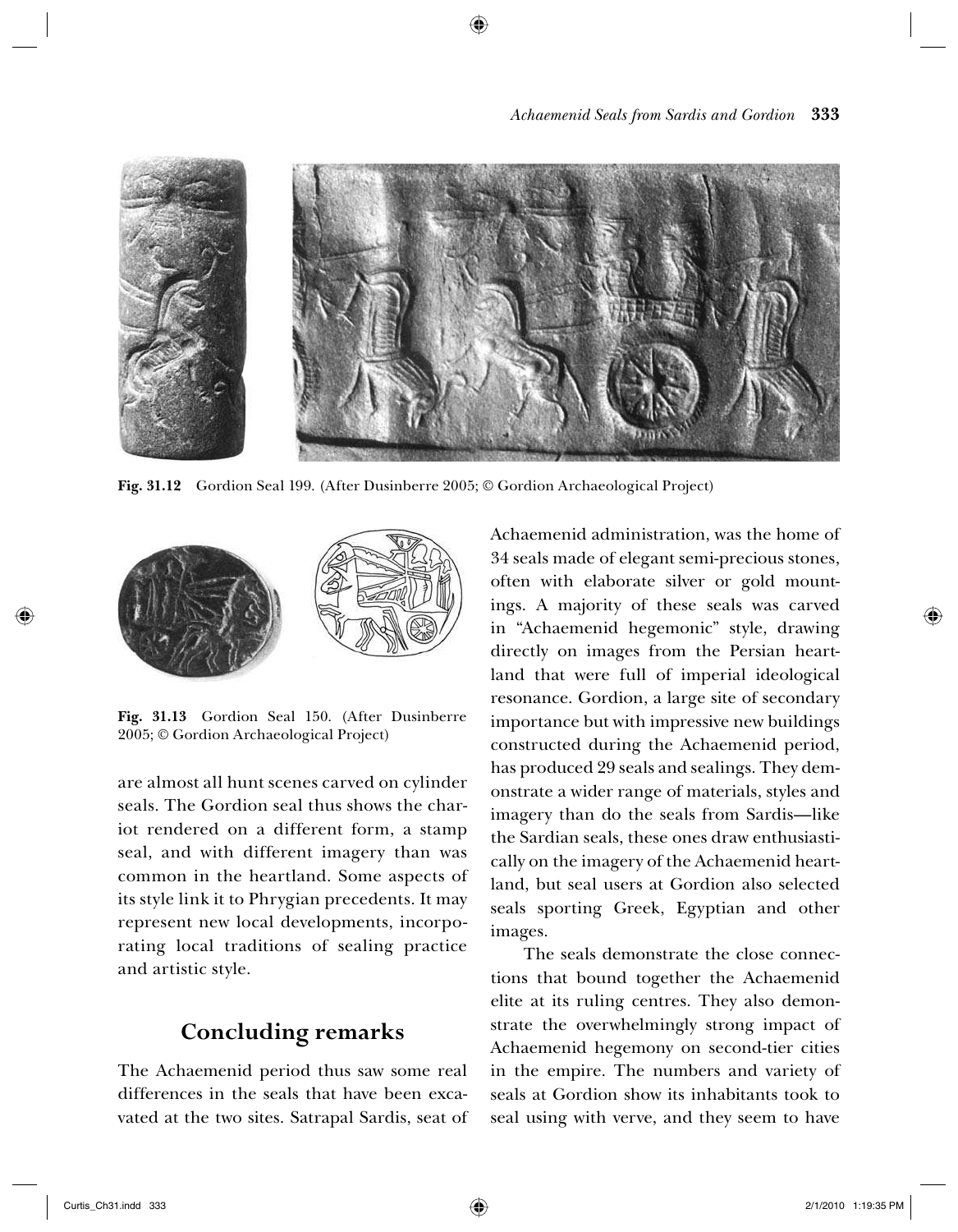#### **334** THE WORLD OF ACHAEMENID PERSIA

incorporated many aspects of Achaemenid administrative practice into their lives. The numbers and types of seals at Sardis show that its ruling elite were using seals not just to effect the practices of Achaemenid administration, but also to signal, to proclaim, their membership in that elite. Thus the seals of the two sites point to and underscore some of the differences between their roles in the empire. But the seals also demonstrate the extent to which Achaemenid practices and ideologically charged iconography penetrated to multiple levels of society and multiple types of local social organization throughout the empire.

#### **Notes**

- 1. I would like to thank the British Museum, the Iran Heritage Foundation, and the University of Colorado for making the conference at which this paper was delivered, and my participation in it, possible. Some of the ideas discussed here are also included in Dusinberre 2009.
- 2. For the seals from Sardis, see Dusinberre 1997; 2003: 158–171 264–283.
- 3. For the seals from Gordion, see Dusinberre 2005: 12–14, 24–26, 30, 49–69.
- 4. For the Sardian tombs of the Achaemenid period, see Dusinberre 2003: 128–57 and 239–63; for the tombs in general see McLauchlin 1985.
- 5. Pyramidal stamp seals: IAM 4521, 4522, 4525, 4527, 4528, 4578, 4579, 4580, 4589, 4591, 4592, 4641, 4642, 5133, 5134; weight-shaped seals: 4523, 4524, 4590; cylinder seals: 4532, 4581, 4643; rings with gold bezels: 4548 (bezel undecorated), 4585, 4636, 4637; rings with stone bezels: 4519, 4520, 4632, 4633 (sealing surface of scarab undecorated), 4634, 4635, 4639; bracelet: 4518; necklace: 4640.
- 6. Stone identifications drawn from Curtis 1925.
- 7. As Gates emphasizes (2002: 119), the fact that many of the "Greco-Persian" seals are unprovenanced has previously crippled much intelligent discussion of the style. Even of those "Greco-Persian" seals used by Moorey in his discussion of ritual and worship on Achaemenid seals (1979), only that from Gordion has an excavated context. A similar situation describes the few inscribed "Greco-Persian" seals, of which most are inscribed

 in Lydian (Boardman 1970*b*). In order to understand the significance and impact of the style, it is essential to develop a discussion based on those seals with proven context. We are fortunate indeed that a seal from Gordion (Seal 100: see Dusinberre 2005; 2009), and the seals from Sardis, allow us to weave this discussion into the ongoing discourse being developed by such scholars as D. Kaptan, working with the Daskyleion sealings, and J. E. Gates, working with the Persepolis sealings (see Kaptan 2002; Gates 2002).

- 8. For the status of at least one seal user at Sardis, see the arguments in Dusinberre 1997.
- 9. Dusinberre 1997: 109–15; 2003: 158–71, 264–83.
- 10. For the Sardian tombs of the Achaemenid period, see Dusinberre 2003:128–157, 239–263; for the tombs in general see McLauchlin 1985.
- 11. IAM 4636, 4585, 4634, 4639, 4580, 4523, 4589, 4591, 4578.
- 12. IAM 4525, 4579.
- 13. IAM 4528, 4642, 5134, 4527, 4581.
- 14. IAM 4581, 4579, 4641, 4521.
- 15. IAM 4520 and 4632.
- 16. IAM 4589, 4527, 4581, 4578, 4591.
- 17. IAM 4524.
- 18. See Dusinberre 1997.
- 19. See esp. Dusinberre 1997.
- 20. See a discussion and overview in Dusinberre 2005, with references.
- 21. Voigt & Young 1999.
- 22. See Dusinberre 2009, with references.
- 23. The glass seals illustrated here are a selection of those excavated at Gordion. Seal 56 is Dusinberre 2005: cat. no. 49, Seal 188 is cat. no. 52, Seal 44 is cat. no. 48, Seal 90 is cat. no. 46, Seal 112 is cat. no. 51, Seal 192 is cat. no. 53, Seal 205 is cat. no. 35, and Seal 75 is cat. no. 50. See Dusinberre 2005 for comparanda.
- 24. Dusinberre 2005: cat. nos 38 (Neo-Babylonian style), 36 (scarab), 33 (cylinder). Comparanda for Seal 73 include: Porada 1948: nos 795a, 797, 798, 804–808; von der Osten 1934: nos 470–97; Nunn 2000: no. 260; Moorey 1980: no. 470; Ornan 1993: fig. 39, Avigad 1997: no. 826; Root 1998: 257–261; 2003*a*; Ehrenberg 1999: nos 34–56; nos 43, 53; Ehrenberg 2001: 188–189; Bregstein 1993: nos 215–257; Legrain 1925: nos 965–68; Legrain 1951: nos 656–663; Kaptan 2002: DS1. Comparanda for Seal 246 include: Teeter & Wilfong 2003: no. 136; Hayes 1959: 87; Keel 1997: 606; Walters 1926: no. 157; Teeter 2002: fig. 12.6; Blinkenberg 1931: nos 1457–1458; Petrie 1886: pl. 37, no. 11; 1888: pl. 8, no. 30. For Seal 100, see Dusinberre 2009.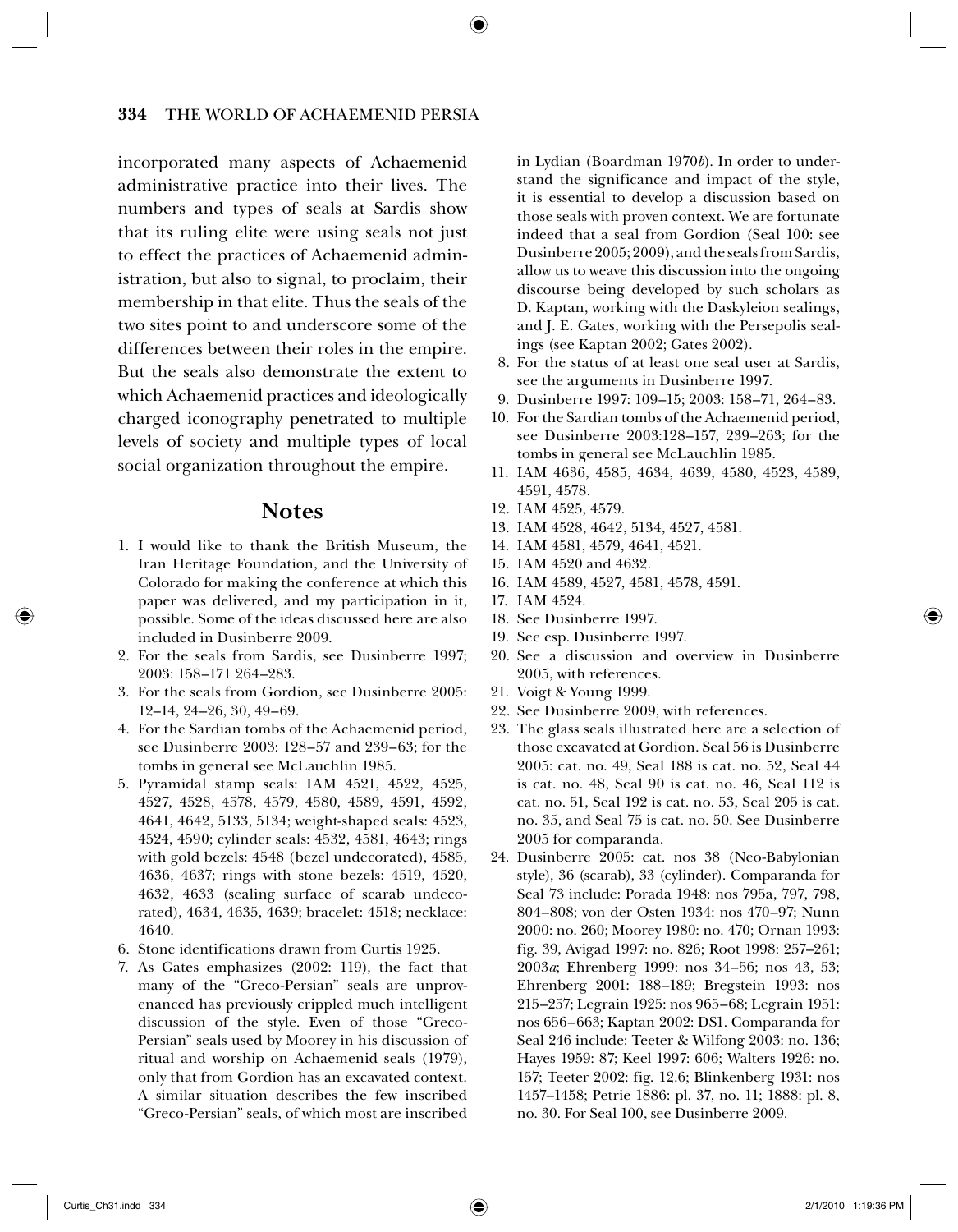*Achaemenid Seals from Sardis and Gordion* **335**

- 25. Dusinberre 2005: cat. no. 55. Comparanda include Root 1991; 2003*a*: 9; Bregstein 1993: nos 145–169; Nunn 2000: no. 270. See the discussion in Dusinberre 2005.
- 26. Dusinberre 2005: cat. no. 56. Comparanda include Konuk & Arslan 2000: nos 195–258; Moorey 1980: 85; Legrain 1925: pl. 36ff.; Woolley 1962: nos 701ff.; Boardman 1970*b*: 322; Richter 1920: no. 36; Spier 1992: 34, no. 52; Boardman 2001: nos 710, 711, 861; Osborne 1912: 317, 340; Richter 1968: no. 237. See the discussion in Dusinberre 2005.
- 27. Dusinberre 2005: cat. no. 40. Comparanda include examples from Boehmer 1977; 1978;

Bregstein 1993: no. 318–320; Legrain 1925: nos 846–847; Garrison & Root in prep: PFS 90. See the discussion in Dusinberre 2005.

- 28. Dusinberre 2005: cat. no. 34. Comparanda include Garrison 2000: figs 29–30; Herbordt 1992: 98–122; Boardman & Moorey 1986: esp. figs 12, 19, 22; Buchanan 1966: no. 686. See the discussion in Dusinberre 2005.
- 29. Dusinberre 2005: cat. no. 39. Comparanda include Garrison 1991: 7–10, 20; Garrison & Root 2001: 83–85 and *passim*; Buchanan & Moorey 1988: no. 521; Kaptan 2002: DS 67, DS 68 and DS 85; Bregstein 1993: no. 195; Briant 2002*a*: 607– 608. See the discussion in Dusinberre 2005.

◈